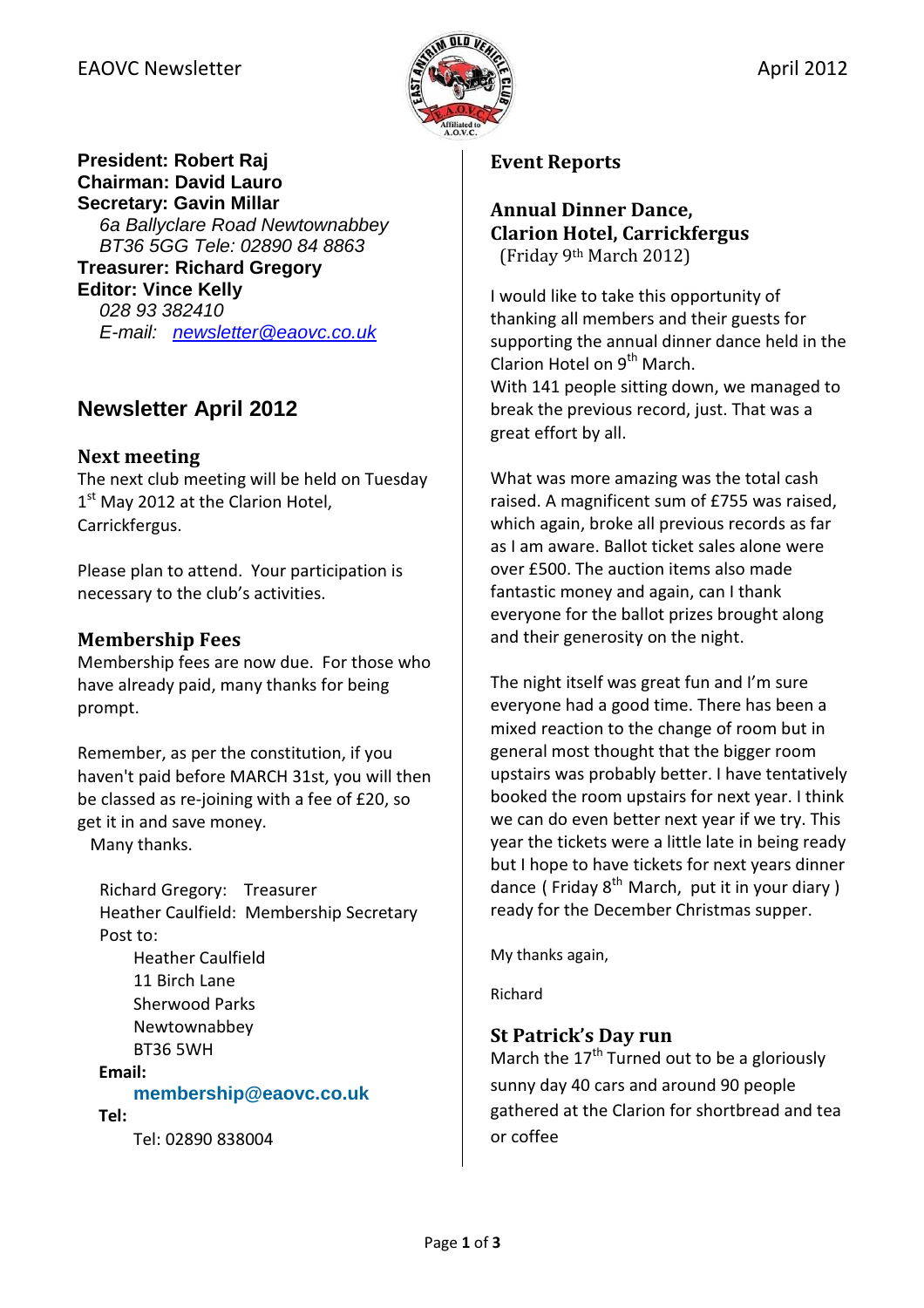### EAOVC Newsletter  $\mathbb{R}$   $\mathbb{R}$



Norman's car was decked out for the occasion by other members

William and Mrs Robinson were travelling in style in Paddy's new car.

Rumor has it that Paddy is getting a chauffeur's hat for such occasions .







The cars started off and headed for the beautiful glens of Antrim via

Ballycarry to avoid a road closure, stopped at Ballygalley for the obligatory ice cream.

On arrival at Waterfoot we were treated to Irish stew, sandwiches and good music.



There was also good craic, Ian was sporting a black eye with Cathy claiming it, only they know the answer to that one, some people were getting in to the spirit of the day



Norman, please tell me how you arrange the weather for all your runs.

### Forth Coming Events

1<sup>st</sup> May 2012: Chip shop run Martin Waterworth

Sunday 3<sup>rd</sup> June: Jubilee Static display Lough shore park Gavin Millar

Tuesday 5<sup>th</sup> June: Cairndhu and beyond Derek Clarke

Saturday 9<sup>th</sup> June 2012: Uptown Hoedown Glengormley

#### Entry forms for all these events are available on the web site

Gavin has requested that as many people as possible take part in the Jubilee event.

### From the President

It is to let you all know that the entries for Portrush cavalcade on Sunday 5th August are coming in steadily. I would like to see the members sending their entry form as soon as possible.

I AM HOPING that all members who own a vehicle up to 1991 will take part in this event. This event is very important to the club and